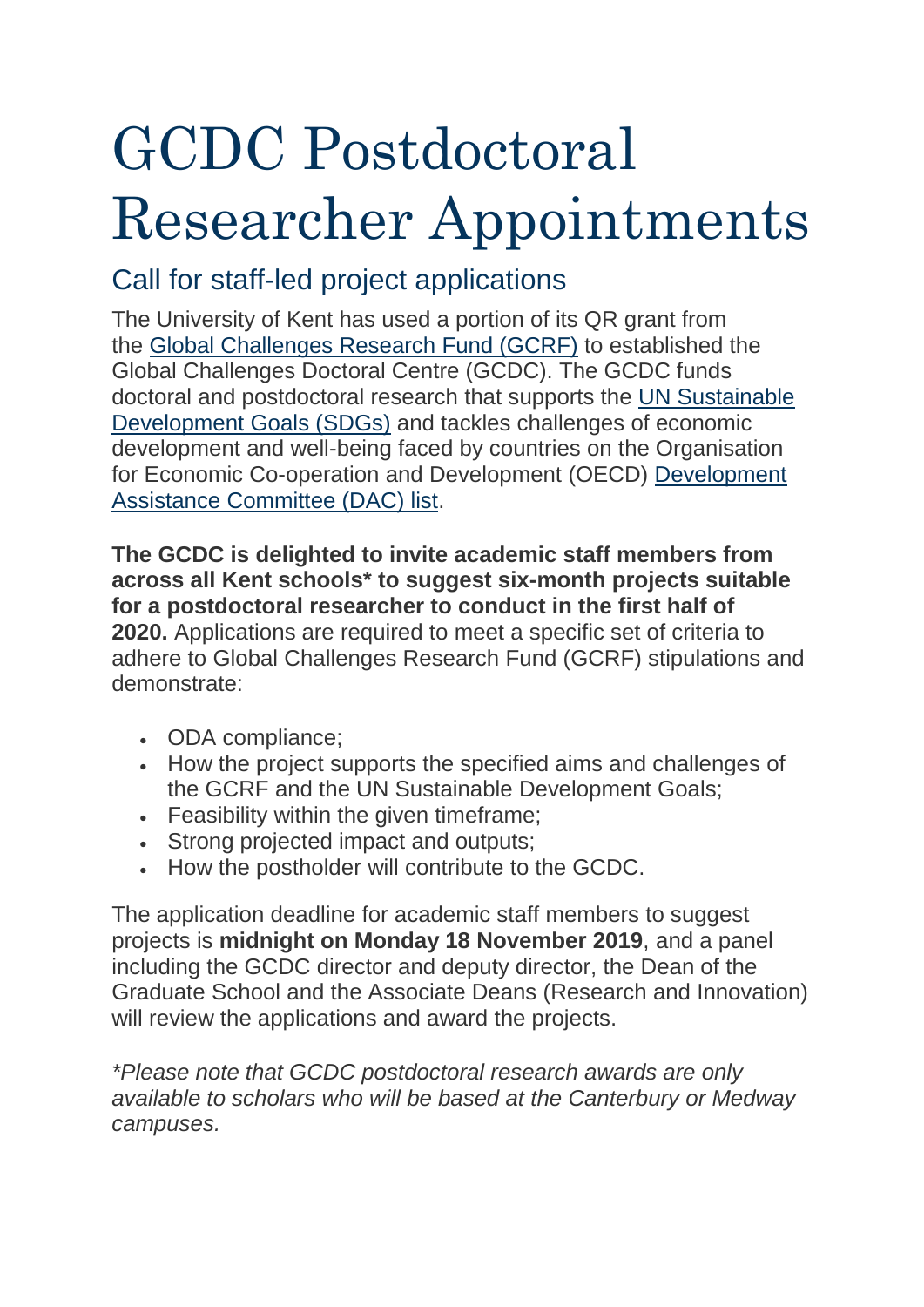#### Further guidance

**Please refer to the [call document \(PDF\)](https://blogs.kent.ac.uk/gcdoctoraltrainingcentre/files/2019/11/GCDC-Postdoctoral-Researcher-call-for-staff-projects-1.pdf) for further information.** The document includes an appendix with specific guidance on completing the application form. Please get in touch with Grace Grussenmeyer [\(kentgcdc@kent.ac.uk\)](mailto:kentgcdc@kent.ac.uk) with any queries.

## Apply

Interested academics should submit the **[application form \(Word](https://blogs.kent.ac.uk/gcdoctoraltrainingcentre/files/2019/11/GCDC-Postoctoral-Researcher-application-form.docx)  [doc\)](https://blogs.kent.ac.uk/gcdoctoraltrainingcentre/files/2019/11/GCDC-Postoctoral-Researcher-application-form.docx) by midnight on Monday 18 November 2019** by emailing it to [kentgcdc@kent.ac.uk.](mailto:kentgcdc@kent.ac.uk)

#### **Timetable**

| Call for staff applications circulated                                                 | Monday 21 <sup>st</sup> October 2019        |
|----------------------------------------------------------------------------------------|---------------------------------------------|
| Deadline for applications from academic Monday 18 <sup>th</sup> November 2019<br>staff |                                             |
| Applicants notified of outcome                                                         | By Friday 29 <sup>th</sup> November<br>2019 |
| Schools liaise with HR to advertise post Monday 2 <sup>nd</sup> December               |                                             |
| Schools/HR shortlist and interview<br>candidates                                       | December 2019/January<br>2020               |
| Postdoctoral researcher in post                                                        | By 1 February 2020                          |
| PI submits report on project                                                           | <b>By 5 August 2020</b>                     |
| PI submits follow up report on project                                                 | <b>By 5 August 2021</b>                     |

### Reporting

Successful applicants will be required to submit a **[report \(Word](https://blogs.kent.ac.uk/gcdoctoraltrainingcentre/files/2019/11/FINAL-GCDC-Postoctoral-Researcher-report-form.docx)  [doc\)](https://blogs.kent.ac.uk/gcdoctoraltrainingcentre/files/2019/11/FINAL-GCDC-Postoctoral-Researcher-report-form.docx)** detailing the activities undertaken, outcomes to date and list of expenditure **by 5 August 2020 at the latest**. A longer-term follow-up report will be requested within a year, in order that the Global Challenges Advisory Group can more fully evaluate the impact of Kent's GCRF funding.